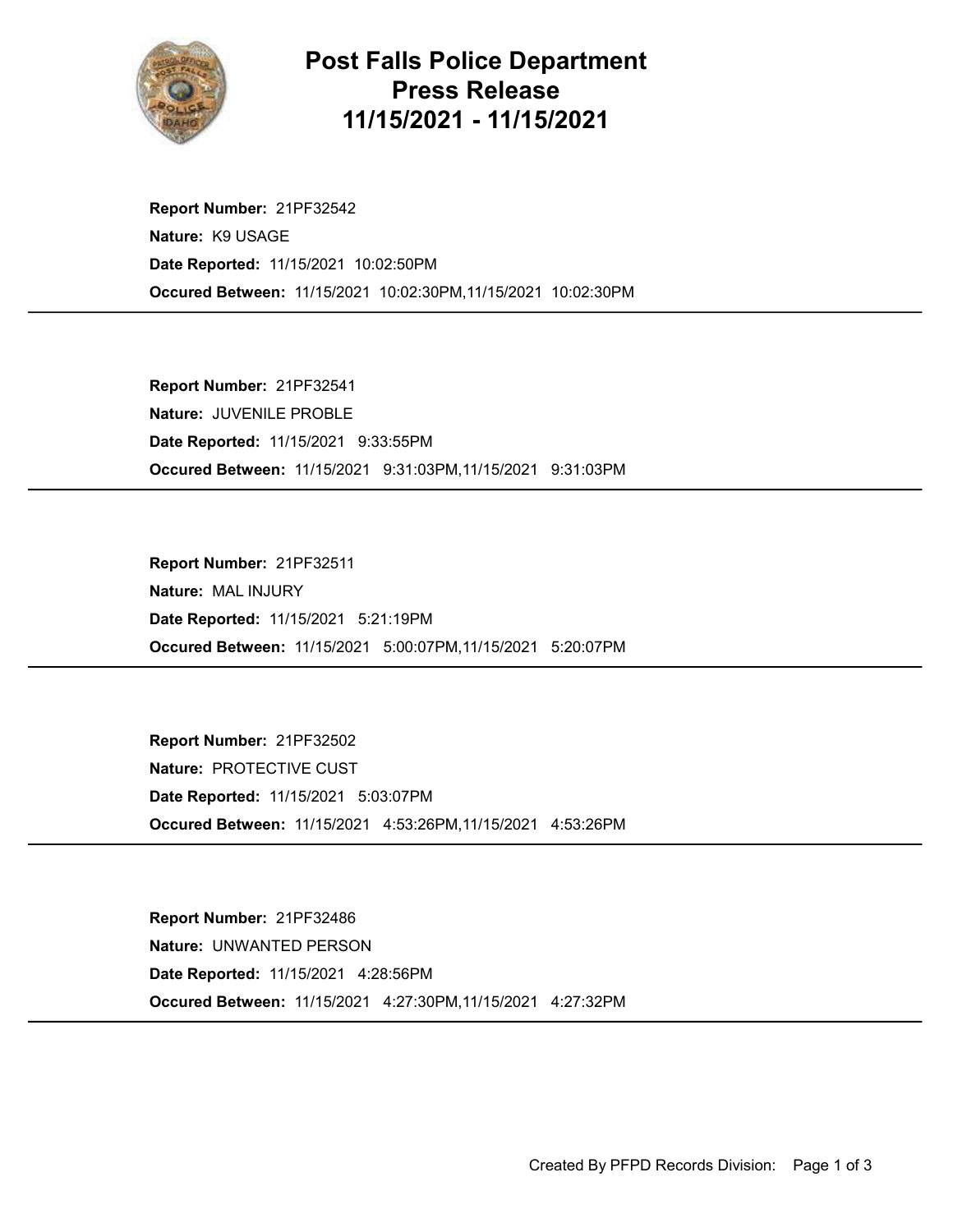Occured Between: 11/15/2021 3:20:00PM,11/15/2021 3:59:01PM Report Number: 21PF32470 Nature: SEX OFFENSE Date Reported: 11/15/2021 4:01:48PM

Occured Between: 11/11/2021 10:36:00AM,11/11/2021 10:42:00AM Report Number: 21PF32469 Nature: SHOPLIFTER Date Reported: 11/15/2021 3:45:09PM

Occured Between: 11/15/2021 3:22:07PM,11/15/2021 3:22:07PM Report Number: 21PF32467 Nature: EXTORTION Date Reported: 11/15/2021 3:23:45PM

Occured Between: 11/15/2021 12:37:21PM,11/15/2021 12:37:21PM Report Number: 21PF32453 Nature: TOBACCO PROBLEM Date Reported: 11/15/2021 12:39:09PM

Occured Between: 11/15/2021 12:26:19PM,11/15/2021 12:26:19PM Report Number: 21PF32450 Nature: ANIMAL BITE Date Reported: 11/15/2021 12:28:40PM

Occured Between: 11/15/2021 11:50:49AM,11/15/2021 11:50:49AM Report Number: 21PF32445 Nature: FOUND PROPERTY Date Reported: 11/15/2021 11:51:31AM